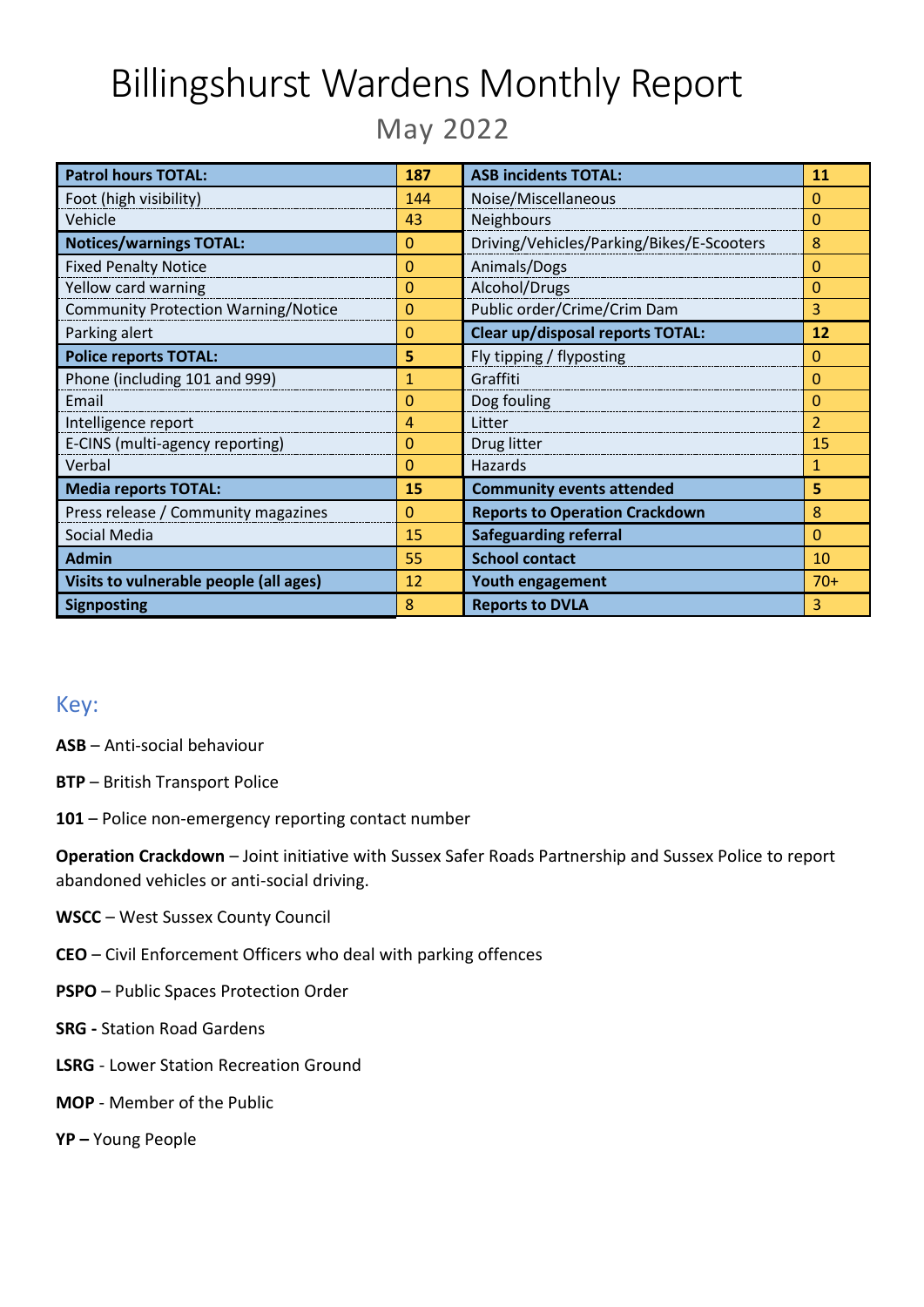# ASB/Crime/Criminal Damage

On Monday 2<sup>nd</sup> May at approximately 9pm a young person reported that a group of unknown young people had tried to assault him and steal his bike. Thankfully he was unhurt. This happened at the Billingshurst Railway Station and is now under investigation by the British Transport Police.

There was a report from a resident in Little East Street regarding a sign being damaged which has also been reported to the police by the victim. We will patrol the area as often as we are able, to try to deter and prevent further issues.

A fence panel has been damaged by being kicked, two possible suspects were spoken to by the aggrieved. We also patrolled the area before school when this was happening. There have been no issues since, however we will continue to monitor.

It was reported to Wardens that a school blazer was set alight and burnt at the Lower Station Road Recreation Ground skatepark. We advised the parent to inform the police and the Weald School about this incident. We have been to the skatepark and spoken to a few young people regarding the incident, however no-one saw or heard anything about it. We will patrol the recreation ground on a regular basis to keep an eye on the area.

#### Parking/Vehicles/Bikes/E-Scooters

We reported 1 business vehicle to Operation Crackdown for parking illegally in the village.

We reported 7 vehicles to Operation Crackdown for parking illegally in the village and for not having a valid MOT.

We reported 3 vehicles to DVLA for noncompliance.

## Fly Tipping/Littering/Graffiti

We did a litter pick in Station Road Community Gardens.

We did litter picks in the Weald sports ground on Luxford Way x 2.

#### Community Engagement/Events/Meetings

Regular tweets and Facebook posts to engage and update the community, this appears to be working well and people are now recognising us from the posts we put up.

We hold regular drop-in sessions in and around the village.

We visit both schools on a regular basis both patrolling outside with staff and inside to engage with young people.

The Boxing Programme is flourishing, the young people are thoroughly enjoying the Programme, and this will be continuing after assistance with funding by Matt the Boxing Programme coach.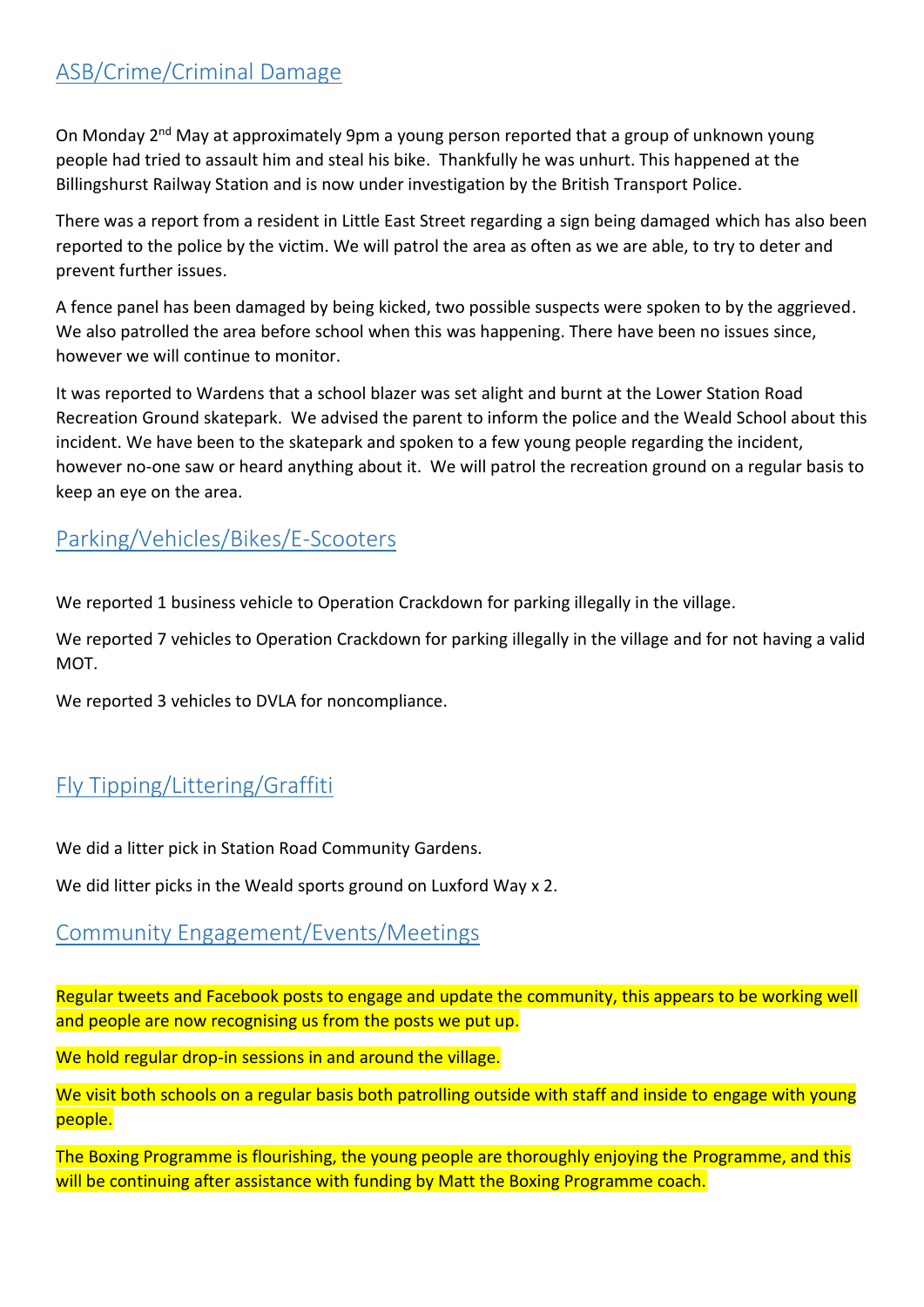We have monthly meetings with Billingshurst Fire Service to discuss issues in Billingshurst and how we can work together to make Billingshurst a safer place to live, with emphasis on the increase in the lighting of small fires around Billingshurst. We will be discussing with the Fire Service what can be done to educate young people around keeping safe, to prevent injury to those involved with lighting the fires and preventing damage to the countryside of Billingshurst.

We started the football on a Thursday over in Lower Station Road Recreation Ground, the young people that came along had a brilliant time including Barry who was shattered by the end of the two hours. We will be continuing the Football every Thursday 3.30 – 5pm during termtime and 2- 4pm during the school holidays.

We assist with Billingshurst Speed watch on an ad hoc basis as and when required.

We met with the Farming Community Network to further assist our farming community in and around the parish.

We held our Warden pop up in Jengers Mead with the Billingshurst Fire Crew. It was a quiet afternoon with only a few passers-by, however we did have some good community engagement with residents and businesses.

We had a very interesting meeting with the rural prevention officer from West Sussex Fire & Rescue Service (WSFRS), who would like to link in with those residents who live in the more rural parts of Billingshurst who may benefit from a Safe and Well visit. These visits are a free service carried out by WSFRS and involve a pre-arranged visit to the resident's home to offer advice on how to make it safer and, where appropriate, they will fit smoke alarms or other specialist fire detection equipment free of charge. For further information contact: **0345 8729 719**. We will be conducting joint visits with the Prevention Officer in the near future to our more rural vulnerable residents. However, if you have anyone you would like to refer, please contact the Fire Service on the number above.

We spent a lovely morning with some residents who live in sheltered accommodation locally. They asked lots of questions about our role, we also discussed the issues that the residents were concerned about. We will being going back to see them very soon.

We attended a residents meeting and chatted about issues that were concerning some of the residents. We have given advice where we can and have some tasks to investigate. We will update the residents at the next meeting we are able to attend. One of the issues that was raised at the meeting has been dealt with and this will be fed back the next time we are attending the meeting.

We attended a quiz afternoon at one of the local sheltered accommodations and we had a fun and slightly competitive afternoon with the residents who also thoroughly enjoyed the quiz. The second quiz afternoon was just as much fun – it was all about the Queen so we learnt a lot from the residents.

### Patrols

We carry out Patrols (foot/visible and car)

We carry out Parish wide patrols and fly tipping checks in known hot spots.

We continue to regularly patrol the green spaces around the village to act as a deterrent and give a visible presence.

Conducting weekly patrols of the High Street to visit shops and check the area.

Regular patrol of Jubilee Fields/ Manor Fields/Cleveland Gardens/Station Road areas.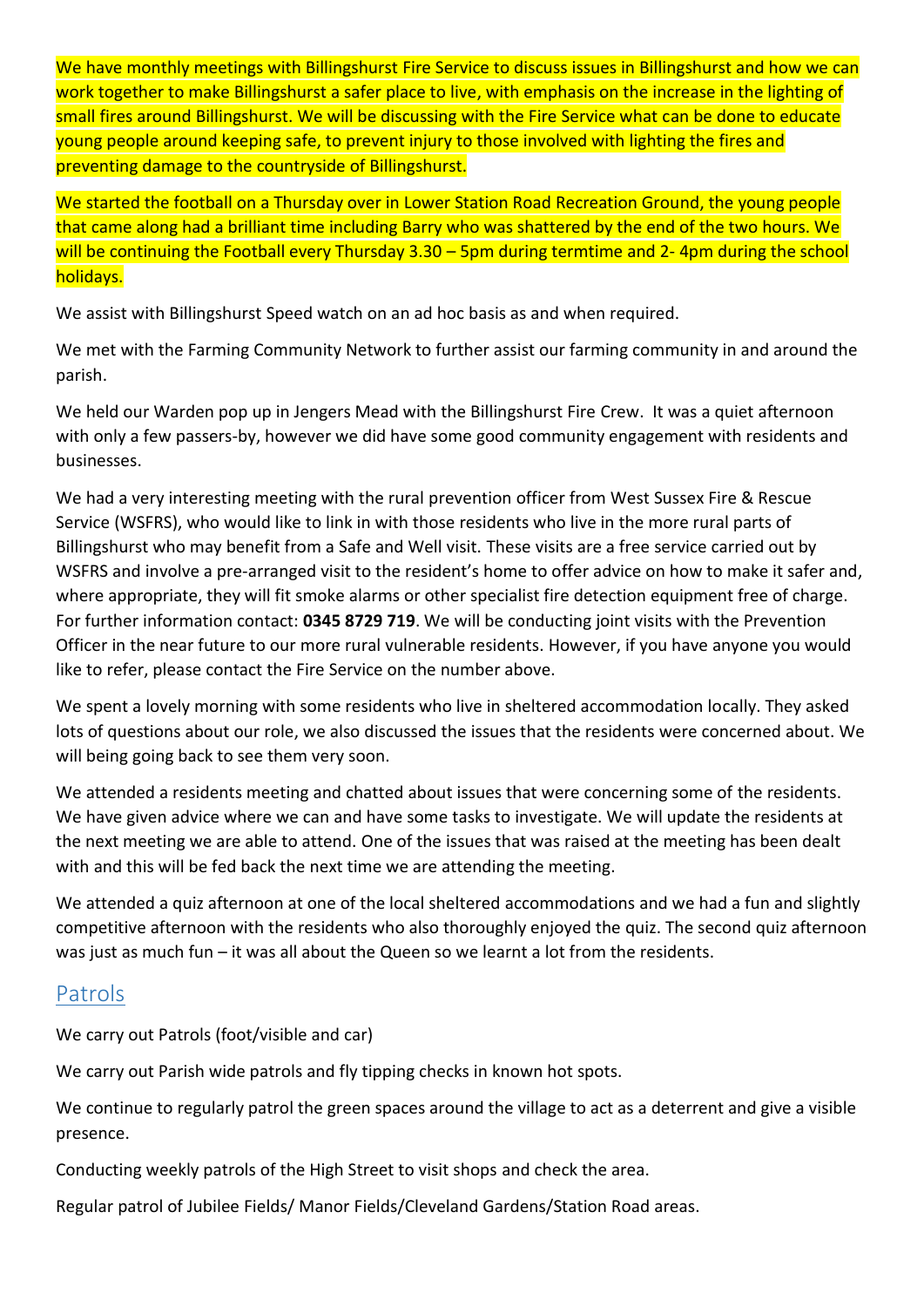Regular patrols of Penfold Grange and Inglefield Manor.

Regular patrols of the Daux Road area and fields at rear of the industrial estate.

Regular patrol of local farms for reassurance.

Weekly patrol outside schools with CEOs and School staff.

#### Elderly and Youth

We meet with the school council on a regular basis, where young people discuss issues of the day or anything else, they want to talk about. This brings about a lot of interesting discussions which all students on the council engage with and enjoy.

We meet with some of the older young people in Station Road Gardens and at the skatepark on a regular basis and we have built up a very good relationship with them and they have become accepting of our presence. In fact, when the group walk past us, they also wave or say hello. This is a great achievement on our part, as a few months ago the group would not engage or talk with us at all.

We have continued to make doorstep visits to check care line and smoke alarms and to see if there were any other welfare issues.

We attend two seniors' coffee mornings as often as we can. It gives the residents time to talk to us about any issues they may be having, and we also are able to sign post the residents to the appropriate agencies if needed.

We go into the Weald School at lunchtime once a week and this is proving very beneficial to both us and those students who were not aware of us and what we do.

We are also going into The Billingshurst Primary School at the year 6 lunchtime to get to know those young people who will be joining the Weald in September. It will hopefully help with the young peoples' transition to the Weald, and they will know our faces if they ever need any help or assistance.

We visit the local residential homes on a regular basis to meet residents and engage with their on-site programmes. This month we helped with a VE day celebration which was an afternoon of memories and singing for the residents.

We visited the local bowls club to talk with members and learnt about the club. We have been invited to go and try out bowls in the near future which will be a chance to engage with the members and discuss any issues they have in the community.

#### Licensing

Animals/Dogs/Cats

### Cycling